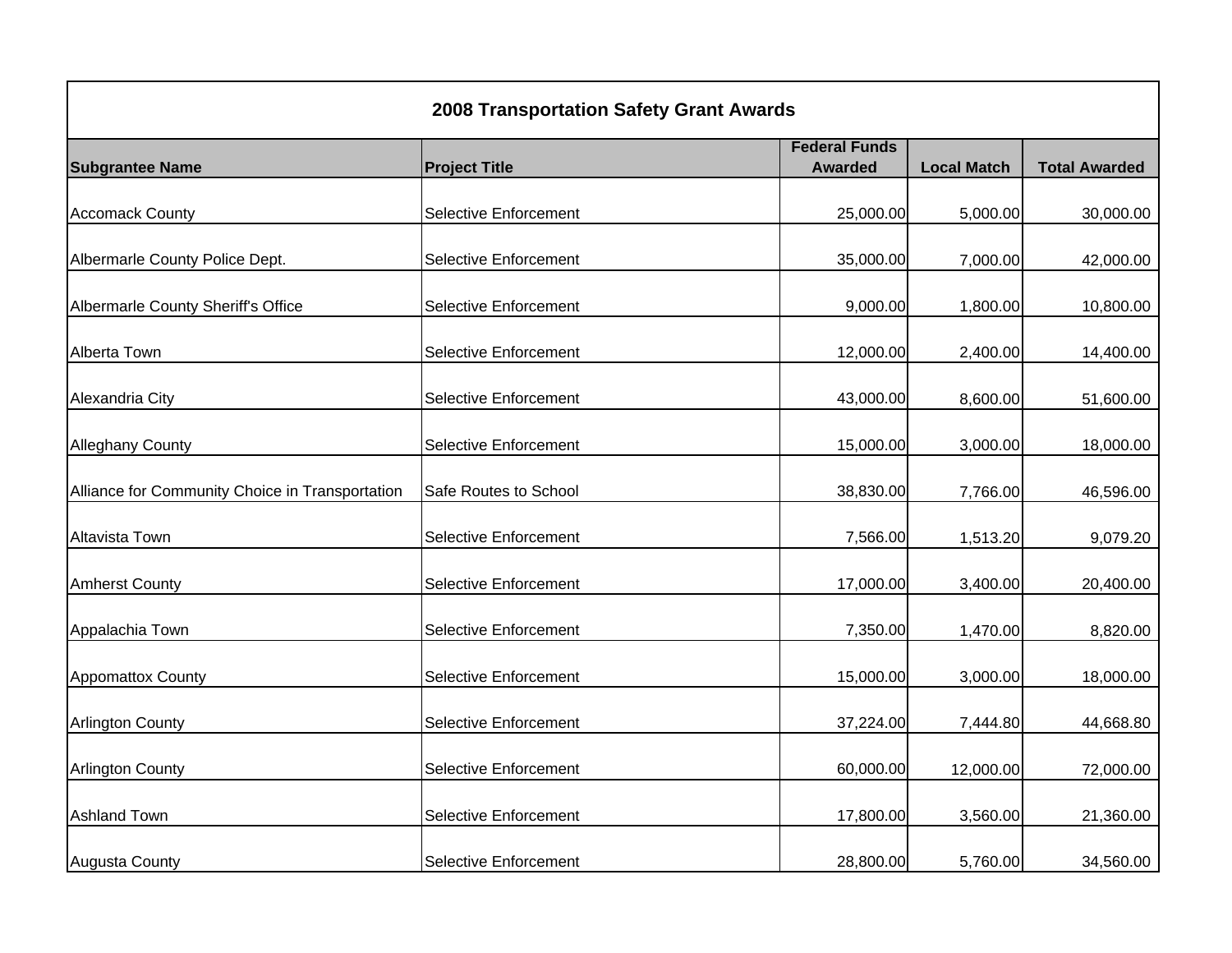| <b>Bedford City</b>      | Regional Crash Team                   | 12,500.00  | 2,500.00  | 15,000.00  |
|--------------------------|---------------------------------------|------------|-----------|------------|
|                          |                                       |            |           |            |
| <b>Bedford City</b>      | <b>Selective Enforcement</b>          | 12,000.00  | 2,400.00  | 14,400.00  |
| <b>Bedford County</b>    | <b>Selective Enforcement</b>          | 20,000.00  | 4,000.00  | 24,000.00  |
| <b>Bikewalk Virginia</b> | Pedestrian and Bicycle Safety Program | 104,265.00 | 20,853.00 | 125,118.00 |
| <b>Blacksburg Town</b>   | <b>Selective Enforcement</b>          | 30,000.00  | 6,000.00  | 36,000.00  |
| <b>Blackstone Town</b>   | <b>Selective Enforcement</b>          | 17,930.00  | 3,586.00  | 21,516.00  |
| <b>Bluefield Town</b>    | <b>Selective Enforcement</b>          | 14,250.00  | 2,850.00  | 17,100.00  |
| <b>Botetourt County</b>  | <b>Selective Enforcement</b>          | 12,000.00  | 2,400.00  | 14,400.00  |
| Boydton Town             | <b>Selective Enforcement</b>          | 7,800.00   | 1,560.00  | 9,360.00   |
| <b>Bridgewater Town</b>  | <b>Selective Enforcement</b>          | 7,700.00   | 1,540.00  | 9,240.00   |
| <b>Bristol City</b>      | <b>Selective Enforcement</b>          | 30,850.00  | 6,170.00  | 37,020.00  |
| <b>Broadnax Town</b>     | <b>Selective Enforcement</b>          | 5,000.00   | 1,000.00  | 6,000.00   |
| <b>Broadway Town</b>     | <b>Selective Enforcement</b>          | 7,628.00   | 1,525.60  | 9,153.60   |
| <b>Buchanan County</b>   | <b>Selective Enforcement</b>          | 22,190.00  | 4,438.00  | 26,628.00  |
| <b>Buckingham County</b> | <b>Selective Enforcement</b>          | 30,000.00  | 6,000.00  | 36,000.00  |
| <b>Buena Vista City</b>  | <b>Selective Enforcement</b>          | 8,000.00   | 1,600.00  | 9,600.00   |
| <b>Campbell County</b>   | <b>Selective Enforcement</b>          | 22,000.00  | 4,400.00  | 26,400.00  |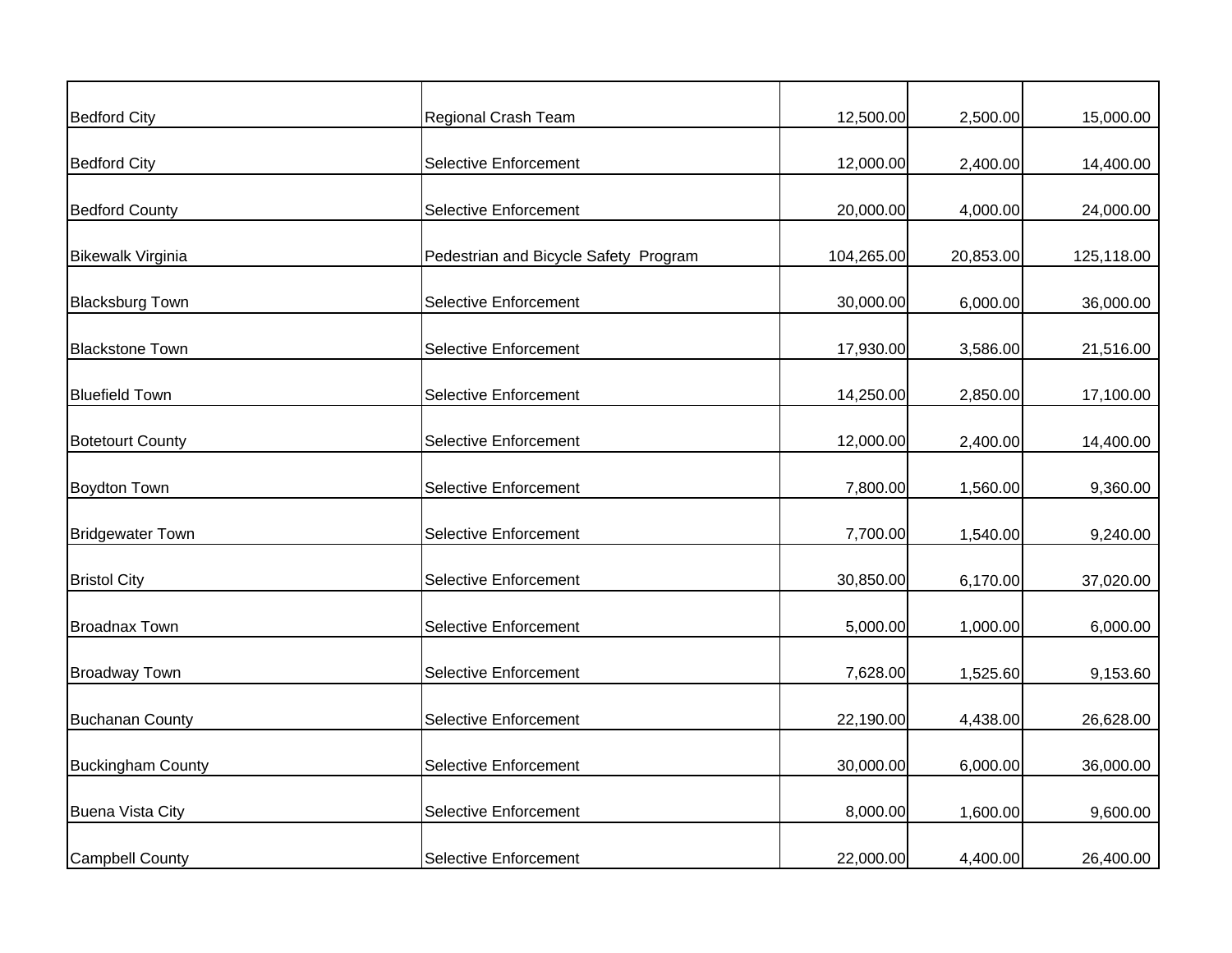| <b>Caroline County</b>               | <b>Selective Enforcement</b>   | 15,500.00 | 3,100.00  | 18,600.00  |
|--------------------------------------|--------------------------------|-----------|-----------|------------|
| <b>Carroll County</b>                | <b>Selective Enforcement</b>   | 18,900.00 | 3,780.00  | 22,680.00  |
| <b>Cedar Bluff Town</b>              | <b>Selective Enforcement</b>   | 12,621.00 | 2,524.20  | 15,145.20  |
| Central Va Hwy Traffic Safety Board  | <b>Selective Enforcement</b>   | 12,000.00 | 2,400.00  | 14,400.00  |
| <b>Charles City County</b>           | <b>Selective Enforcement</b>   | 16,476.00 | 3,295.20  | 19,771.20  |
| <b>Charlotte County</b>              | <b>Selective Enforcement</b>   | 14,962.00 | 2,992.40  | 17,954.40  |
| Chase City Town                      | <b>Selective Enforcement</b>   | 5,000.00  | 1,000.00  | 6,000.00   |
| Chesapeake City                      | <b>Selective Enforcement</b>   | 30,000.00 | 6,000.00  | 36,000.00  |
| <b>Chesterfield County</b>           | Selective Enforcement          | 88,650.00 | 17,730.00 | 106,380.00 |
| Children's Hospital/King's Daughters | Child Passenger Safety Program | 16,000.00 | 3,200.00  | 19,200.00  |
| Chincoteague Town                    | <b>Selective Enforcement</b>   | 15,571.00 | 3,114.20  | 18,685.20  |
| Christiansburg Town                  | <b>Selective Enforcement</b>   | 27,490.00 | 5,498.00  | 32,988.00  |
| <b>Clarke County</b>                 | <b>Selective Enforcement</b>   | 13,200.00 | 2,640.00  | 15,840.00  |
| <b>Clarksville Town</b>              | <b>Selective Enforcement</b>   | 23,773.00 | 4,754.60  | 28,527.60  |
| Clinchco Town                        | <b>Selective Enforcement</b>   | 5,000.00  | 1,000.00  | 6,000.00   |
| <b>Clintwood Town</b>                | <b>Selective Enforcement</b>   | 12,448.00 | 2,489.60  | 14,937.60  |
| <b>Coeburn Town</b>                  | <b>Selective Enforcement</b>   | 10,506.00 | 2,101.20  | 12,607.20  |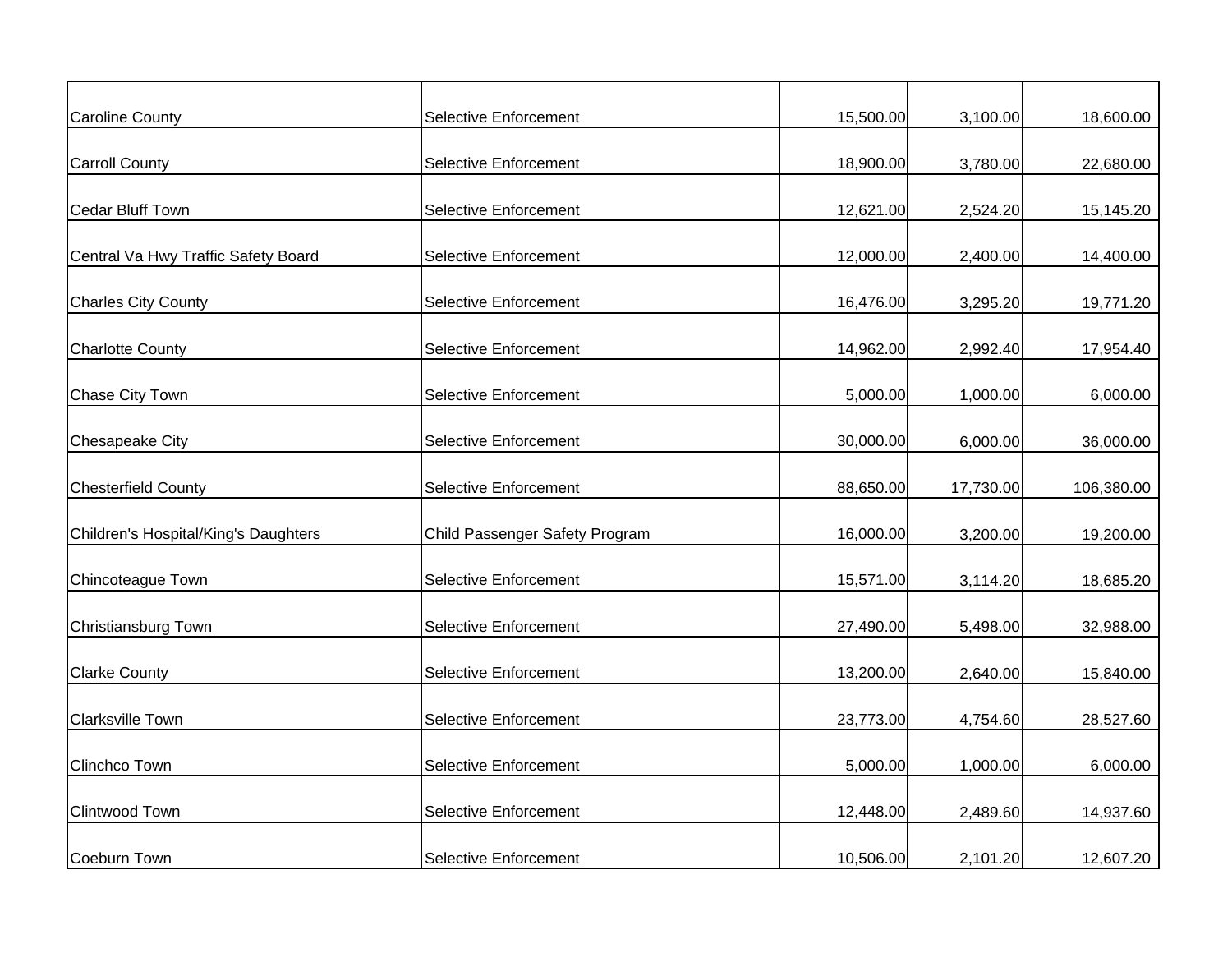| Colonial Beach Town                      | Selective Enforcement                        | 7,450.00   | 1,490.00  | 8,940.00   |
|------------------------------------------|----------------------------------------------|------------|-----------|------------|
|                                          |                                              |            |           |            |
| <b>Colonial Heights City</b>             | <b>Selective Enforcement</b>                 | 15,610.00  | 3,122.00  | 18,732.00  |
| Commonwealth Attorney's Services Council | Highway Safety Project (CASC)                | 31,228.00  | 6,245.60  | 37,473.60  |
| Court Community Corrections ASAP         | <b>Selective Enforcement</b>                 | 30,000.00  | 6,000.00  | 36,000.00  |
| <b>Covington City</b>                    | <b>Selective Enforcement</b>                 | 10,428.00  | 2,085.60  | 12,513.60  |
| <b>Craig County</b>                      | <b>Selective Enforcement</b>                 | 19,000.00  | 3,800.00  | 22,800.00  |
| <b>Crewe Town</b>                        | <b>Selective Enforcement</b>                 | 11,186.00  | 2,237.20  | 13,423.20  |
| <b>Culpeper County</b>                   | <b>Selective Enforcement</b>                 | 18,000.00  | 3,600.00  | 21,600.00  |
| <b>Culpeper Town</b>                     | <b>Selective Enforcement</b>                 | 15,000.00  | 3,000.00  | 18,000.00  |
| <b>Cumberland County</b>                 | <b>Selective Enforcement</b>                 | 23,005.00  | 4,601.00  | 27,606.00  |
| Damascus Town                            | <b>Selective Enforcement</b>                 | 10,850.00  | 2,170.00  | 13,020.00  |
| Danville City                            | Regional Crash Team                          | 13,500.00  | 2,700.00  | 16,200.00  |
| Danville City                            | <b>Selective Enforcement</b>                 | 16,158.00  | 3,231.60  | 19,389.60  |
| Dayton Town                              | Selective Enforcement                        | 8,800.00   | 1,760.00  | 10,560.00  |
| <b>Dickenson County</b>                  | <b>Selective Enforcement</b>                 | 17,335.00  | 3,467.00  | 20,802.00  |
| Drive Safe Hampton Roads                 | Surviving the Drive                          | 51,008.00  | 10,201.60 | 61,209.60  |
| Drive Smart of Virginia                  | <b>Click It or Ticket Community Outreach</b> | 147,391.00 | 29,478.20 | 176,869.20 |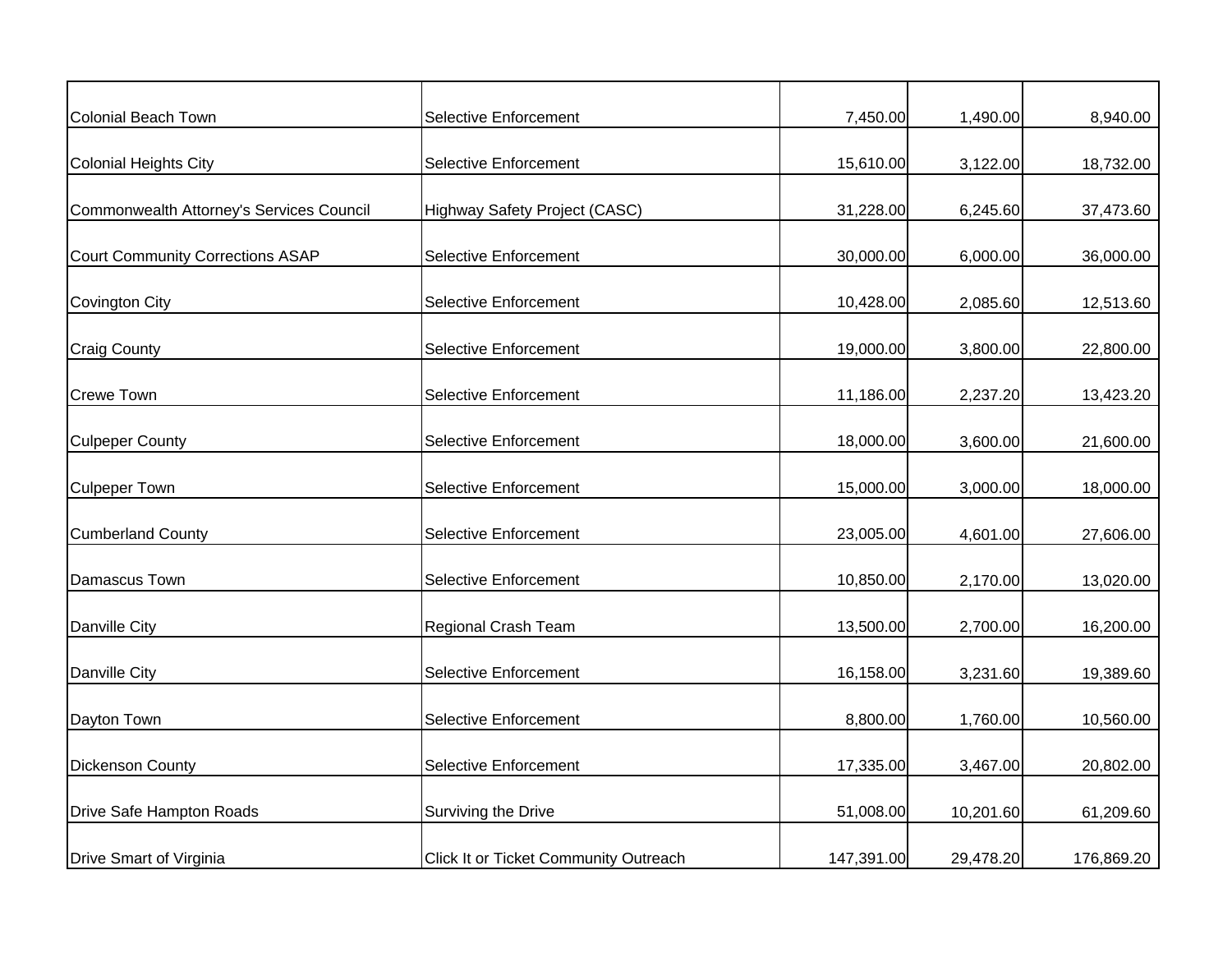| Drive Smart of Virginia    | <b>SMOVE (Safe Mobility of Virginia's Employees)</b>      | 94,365.00  | 18,873.00 | 113,238.00 |
|----------------------------|-----------------------------------------------------------|------------|-----------|------------|
| <b>Dumfries Town</b>       | <b>Selective Enforcement</b>                              | 32,500.00  | 6,500.00  | 39,000.00  |
| Eastern VA Medical School  | Make-It-Click: A Safety-Belt Initiative for Tweens        | 56,252.00  | 11,250.40 | 67,502.40  |
| Eastern VA Medical School  | Well Child/Boosted Child: A video-intervention<br>Program | 50,000.00  | 10,000.00 | 60,000.00  |
| <b>Emporia City</b>        | <b>Selective Enforcement</b>                              | 21,876.00  | 4,375.20  | 26,251.20  |
| <b>Essex County</b>        | <b>Selective Enforcement</b>                              | 23,712.00  | 4,742.40  | 28,454.40  |
| <b>Fairfax City</b>        | <b>Selective Enforcement</b>                              | 18,528.00  | 3,705.60  | 22,233.60  |
| <b>Fairfax County</b>      | <b>Selective Enforcement</b>                              | 109,700.00 | 21,940.00 | 131,640.00 |
| <b>Farmville Town</b>      | <b>Selective Enforcement</b>                              | 19,550.00  | 3,910.00  | 23,460.00  |
| <b>Fauquier County</b>     | <b>Selective Enforcement</b>                              | 32,000.00  | 6,400.00  | 38,400.00  |
| <b>Floyd County</b>        | Selective Enforcement                                     | 16,239.00  | 3,247.80  | 19,486.80  |
| <b>Fluvanna County</b>     | <b>Selective Enforcement</b>                              | 17,560.00  | 3,512.00  | 21,072.00  |
| <b>Franklin County</b>     | <b>Selective Enforcement</b>                              | 30,000.00  | 6,000.00  | 36,000.00  |
| <b>Frederick County</b>    | <b>Selective Enforcement</b>                              | 26,000.00  | 5,200.00  | 31,200.00  |
| <b>Fredericksburg City</b> | <b>Selective Enforcement</b>                              | 21,400.00  | 4,280.00  | 25,680.00  |
| Front Royal Town           | <b>Selective Enforcement</b>                              | 9,720.00   | 1,944.00  | 11,664.00  |
| <b>Galax City</b>          | <b>Selective Enforcement</b>                              | 20,800.00  | 4,160.00  | 24,960.00  |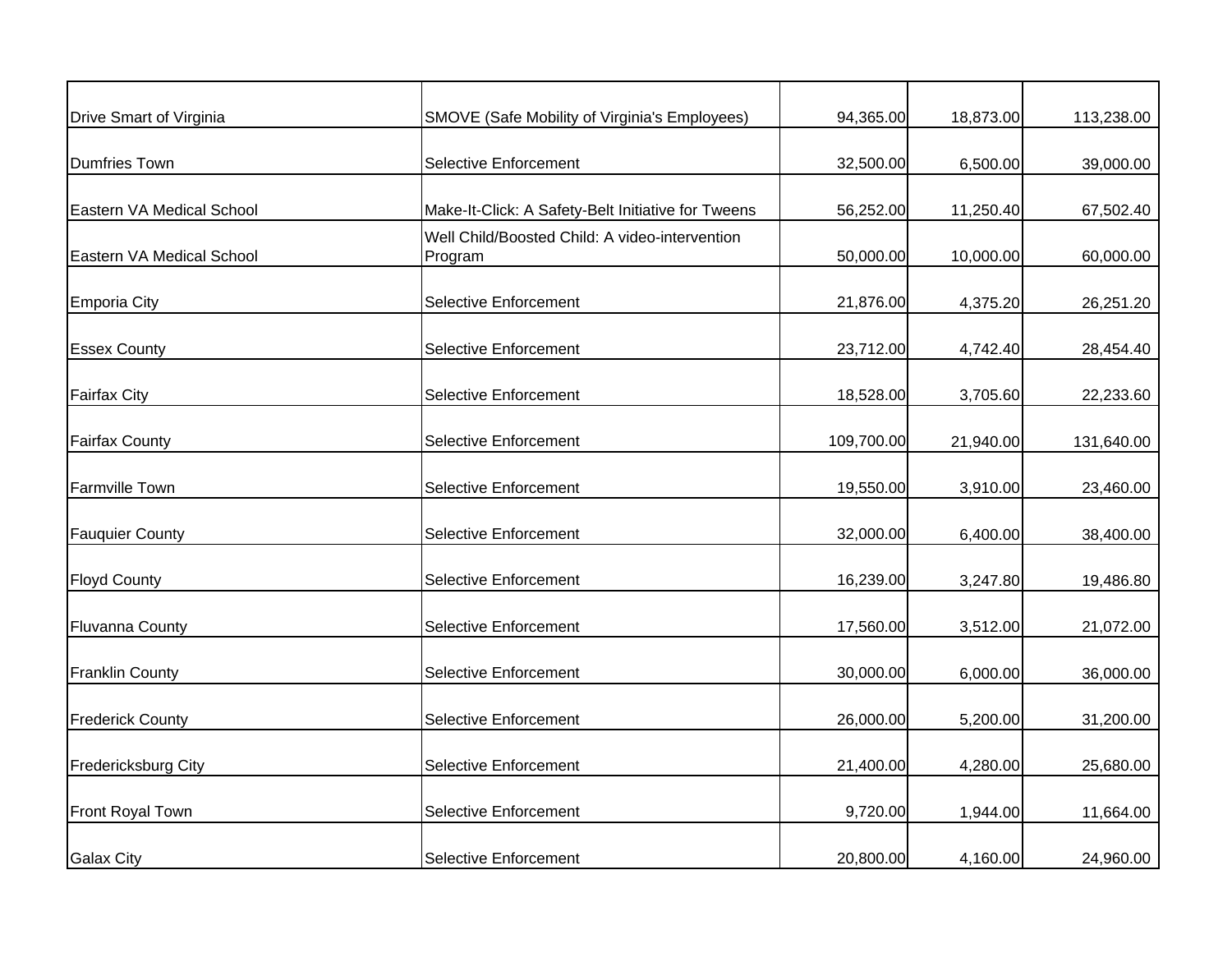| <b>Gate City Town</b>        | Selective Enforcement        | 12,118.00 | 2,423.60  | 14,541.60  |
|------------------------------|------------------------------|-----------|-----------|------------|
|                              |                              |           |           |            |
| <b>Giles County</b>          | <b>Selective Enforcement</b> | 10,000.00 | 2,000.00  | 12,000.00  |
| Glade Spring Town            | <b>Selective Enforcement</b> | 8,350.00  | 1,670.00  |            |
|                              |                              |           |           | 10,020.00  |
| <b>Gloucester County</b>     | <b>Selective Enforcement</b> | 40,000.00 | 8,000.00  | 48,000.00  |
| <b>Goochland County</b>      | <b>Selective Enforcement</b> | 34,817.00 | 6,963.40  | 41,780.40  |
|                              |                              |           |           |            |
| Gordonsville Town            | <b>Selective Enforcement</b> | 5,000.00  | 1,000.00  | 6,000.00   |
| <b>Grayson County</b>        | <b>Selective Enforcement</b> | 19,850.00 | 3,970.00  | 23,820.00  |
| <b>Greene County</b>         | <b>Selective Enforcement</b> |           | 3,923.00  |            |
|                              |                              | 19,615.00 |           | 23,538.00  |
| <b>Greensville County</b>    | <b>Selective Enforcement</b> | 10,752.00 | 2,150.40  | 12,902.40  |
| <b>Gretna Town</b>           | <b>Selective Enforcement</b> | 8,693.00  | 1,738.60  | 10,431.60  |
| <b>Grottoes Town</b>         | <b>Selective Enforcement</b> | 7,500.00  | 1,500.00  | 9,000.00   |
|                              |                              |           |           |            |
| <b>Halifax Town</b>          | <b>Selective Enforcement</b> | 12,912.00 | 2,582.40  | 15,494.40  |
| <b>Hampton City</b>          | <b>Selective Enforcement</b> | 30,825.00 | 6,165.00  | 36,990.00  |
|                              |                              |           |           |            |
| Hampton Roads NAPNAP Chapter | Seated Right for Life        | 16,000.00 | 3,200.00  | 19,200.00  |
| <b>Hanover County</b>        | <b>Selected Enforcement</b>  | 34,184.00 | 6,836.80  | 41,020.80  |
| <b>Harrisonburg City</b>     | <b>Selective Enforcement</b> | 35,000.00 | 7,000.00  | 42,000.00  |
|                              |                              |           |           |            |
| <b>Henrico County</b>        | <b>Selective Enforcement</b> | 91,021.00 | 18,204.20 | 109,225.20 |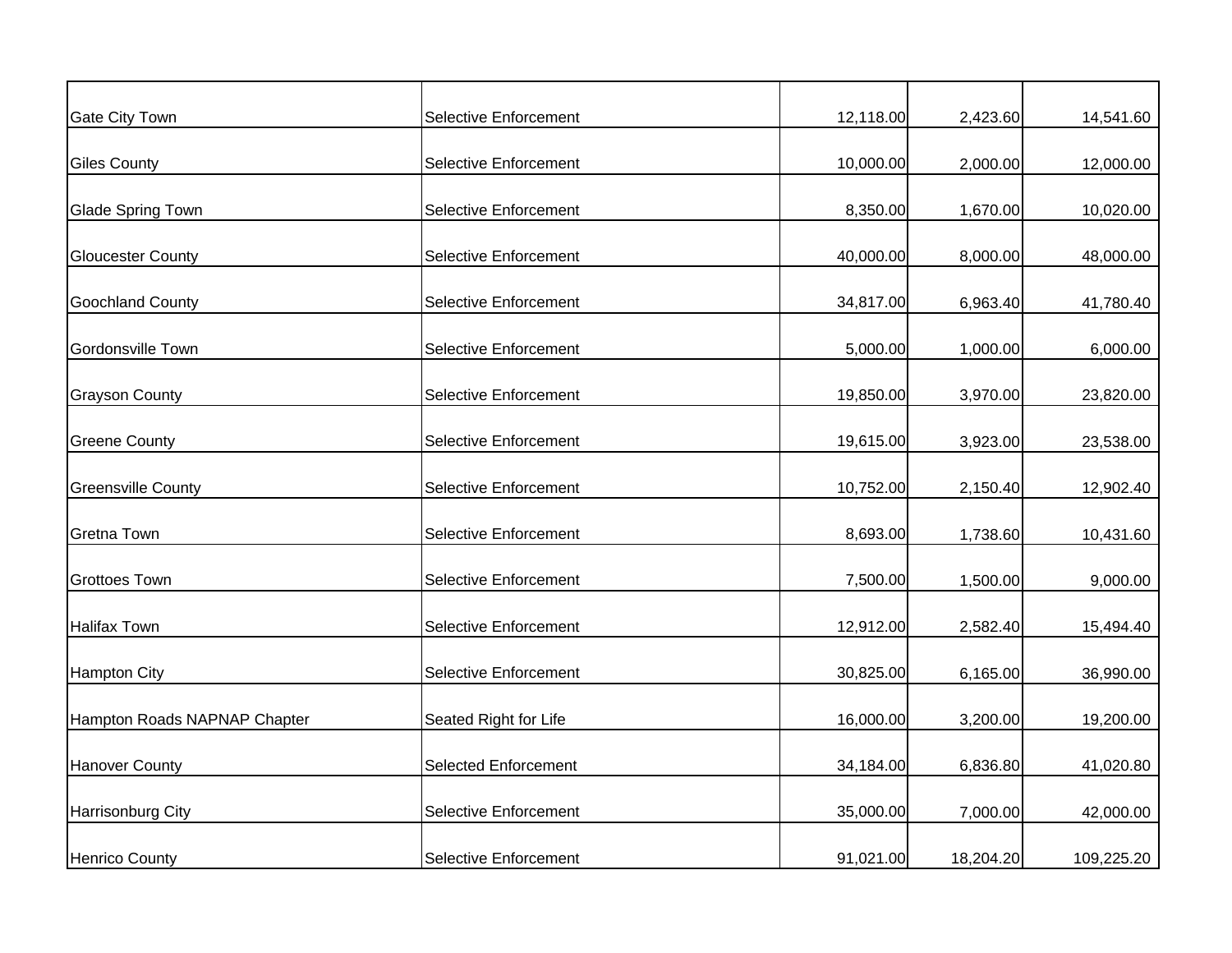| <b>Henry County</b>   | <b>Selective Enforcement</b>                 | 25,000.00  | 5,000.00  | 30,000.00  |
|-----------------------|----------------------------------------------|------------|-----------|------------|
|                       |                                              |            |           |            |
| Herndon Town          | <b>Selective Enforcement</b>                 | 26,000.00  | 5,200.00  | 31,200.00  |
| Hillsville Town       | <b>Selective Enforcement</b>                 | 12,750.00  | 2,550.00  | 15,300.00  |
| Independence Town     | Selective Enforcement                        | 5,000.00   | 1,000.00  | 6,000.00   |
| Isle of Wight County  | Selective Enforcement                        | 18,000.00  | 3,600.00  | 21,600.00  |
| James City County     | <b>Selective Enforcement</b>                 | 28,299.00  | 5,659.80  | 33,958.80  |
| King and Queen County | <b>Selective Enforcement</b>                 | 8,950.00   | 1,790.00  | 10,740.00  |
| King George County    | <b>Selective Enforcement</b>                 | 15,100.00  | 3,020.00  | 18,120.00  |
| King William County   | Selective Enforcement                        | 16,000.00  | 3,200.00  | 19,200.00  |
| Lawrenceville Town    | <b>Selective Enforcement</b>                 | 11,000.00  | 2,200.00  | 13,200.00  |
| Lebanon Town          | <b>Selective Enforcement</b>                 | 11,450.00  | 2,290.00  | 13,740.00  |
| Lee County            | <b>Selective Enforcement</b>                 | 17,464.00  | 3,492.80  | 20,956.80  |
| Lexington City        | <b>Selective Enforcement</b>                 | 8,750.00   | 1,750.00  | 10,500.00  |
| Loudoun County        | <b>Selective Enforcement</b>                 | 54,460.00  | 10,892.00 | 65,352.00  |
| Louisa County         | <b>Selective Enforcement</b>                 | 24,978.00  | 4,995.60  | 29,973.60  |
| Lynchburg City        | <b>Selective Enforcement</b>                 | 25,000.00  | 5,000.00  | 30,000.00  |
| <b>MADD</b>           | Highway Safety Grant Alcohol Countermeasures | 207,704.00 | 41,540.80 | 249,244.80 |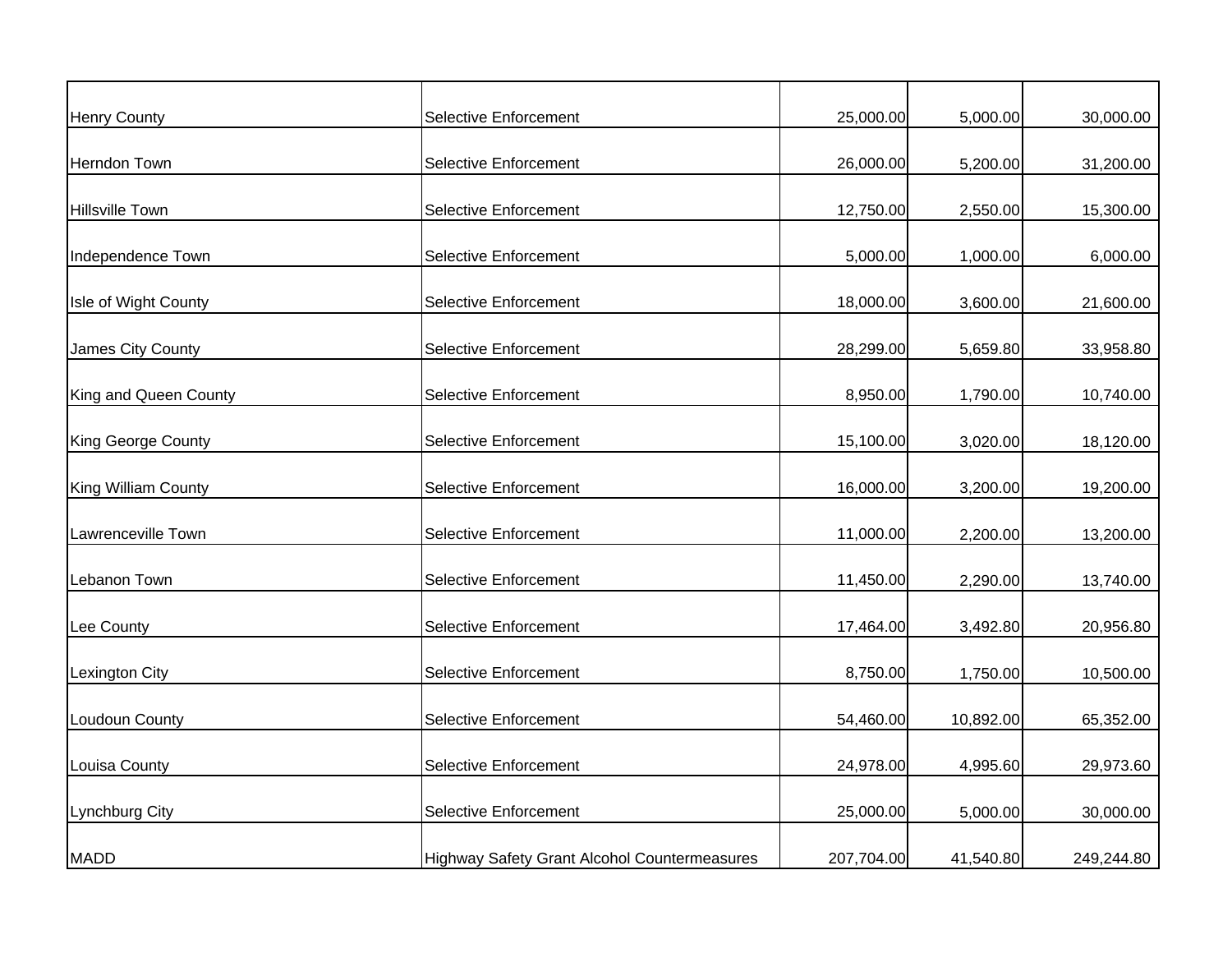| <b>Madison County</b>           | <b>Selective Enforcement</b>     | 16,240.00  | 3,248.00  | 19,488.00  |
|---------------------------------|----------------------------------|------------|-----------|------------|
| <b>Manassas City</b>            | <b>Selective Enforcement</b>     | 28,750.00  | 5,750.00  | 34,500.00  |
| Manassas Park City              | <b>Selective Enforcement</b>     | 43,400.00  | 8,680.00  | 52,080.00  |
| <b>Marion Town</b>              | Selective Enforcement            | 11,850.00  | 2,370.00  | 14,220.00  |
| <b>Martinsville City</b>        | <b>Selective Enforcement</b>     | 28,873.50  | 5,774.70  | 34,648.20  |
| <b>Mathews County</b>           | <b>Selective Enforcement</b>     | 5,000.00   | 1,000.00  | 6,000.00   |
| <b>Mecklenburg County</b>       | <b>Selective Enforcement</b>     | 25,000.00  | 5,000.00  | 30,000.00  |
| Metro Washington Council of Gov | Community Outreach and Education | 75,000.00  | 15,000.00 | 90,000.00  |
| <b>Middlesex County</b>         | Selective Enforcement            | 22,080.00  | 4,416.00  | 26,496.00  |
| <b>Montgomery County</b>        | Regional Crash Team              | 10,230.00  | 2,046.00  | 12,276.00  |
| <b>Montgomery County</b>        | <b>Selective Enforcement</b>     | 30,000.00  | 6,000.00  | 36,000.00  |
| Motorcycle Safety League of Va  | Motorcycle Safety Training       | 239,917.00 | 47,983.40 | 287,900.40 |
| <b>New Kent County</b>          | <b>Selective Enforcement</b>     | 40,000.00  | 8,000.00  | 48,000.00  |
| New Market Town                 | Selective Enforcement            | 10,000.00  | 2,000.00  | 12,000.00  |
| <b>Newport News City</b>        | <b>Selective Enforcement</b>     | 27,206.00  | 5,441.20  | 32,647.20  |
| Norfolk City                    | <b>Selective Enforcement</b>     | 20,000.00  | 4,000.00  | 24,000.00  |
| Northampton County              | <b>Selective Enforcement</b>     | 34,212.00  | 6,842.40  | 41,054.40  |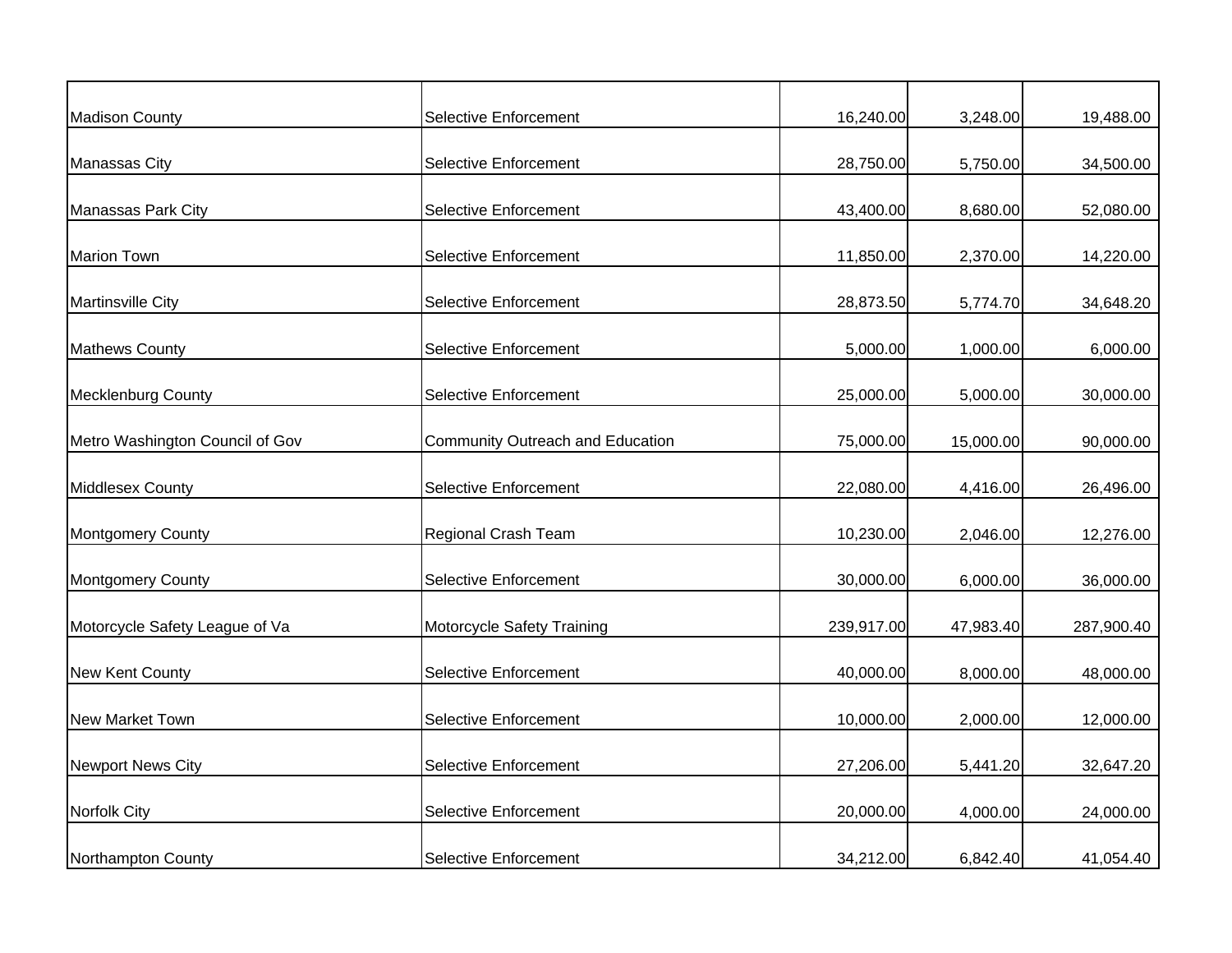| Northumberland County          | <b>Selective Enforcement</b>                                 | 31,530.00  | 6,306.00  | 37,836.00  |
|--------------------------------|--------------------------------------------------------------|------------|-----------|------------|
| <b>Norton City</b>             | <b>Selective Enforcement</b>                                 | 19,850.00  | 3,970.00  | 23,820.00  |
| Nottoway County                | <b>Selective Enforcement</b>                                 | 15,000.00  | 3,000.00  | 18,000.00  |
| <b>ODU Research Foundation</b> | Program Evaluation for Virginia DMV Statewide<br>Initiatives | 130,310.00 | 26,062.00 | 156,372.00 |
| Onancock Town                  | <b>Selective Enforcement</b>                                 | 6,427.00   | 1,285.40  | 7,712.40   |
| <b>Onley Town</b>              | <b>Selective Enforcement</b>                                 | 6,500.00   | 1,300.00  | 7,800.00   |
| Page County                    | <b>Selective Enforcement</b>                                 | 20,500.00  | 4,100.00  | 24,600.00  |
| <b>Patrick County</b>          | <b>Selective Enforcement</b>                                 | 19,975.00  | 3,995.00  | 23,970.00  |
| Pearisburg Town                | <b>Selective Enforcement</b>                                 | 7,500.00   | 1,500.00  | 9,000.00   |
| Pennington Gap Town            | <b>Selective Enforcement</b>                                 | 9,650.00   | 1,930.00  | 11,580.00  |
| Petersburg City                | <b>Selective Enforcement</b>                                 | 25,000.00  | 5,000.00  | 30,000.00  |
| Piedmont ASAP                  | Piedmont ASAP's Checkpoint Strikeforce Support<br>Project    | 16,800.00  | 3,360.00  | 20,160.00  |
| Pittsylvania County            | <b>Selective Enforcement</b>                                 | 28,500.00  | 5,700.00  | 34,200.00  |
| Poquoson City                  | <b>Selective Enforcement</b>                                 | 23,807.00  | 4,761.40  | 28,568.40  |
| Portsmouth City                | <b>Selective Enforcement</b>                                 | 46,166.00  | 9,233.20  | 55,399.20  |
| Pound Town                     | Selective Enforcement - Speed                                | 9,850.00   | 1,970.00  | 11,820.00  |
| Powhatan County                | <b>Selective Enforcement</b>                                 | 23,354.00  | 4,670.80  | 28,024.80  |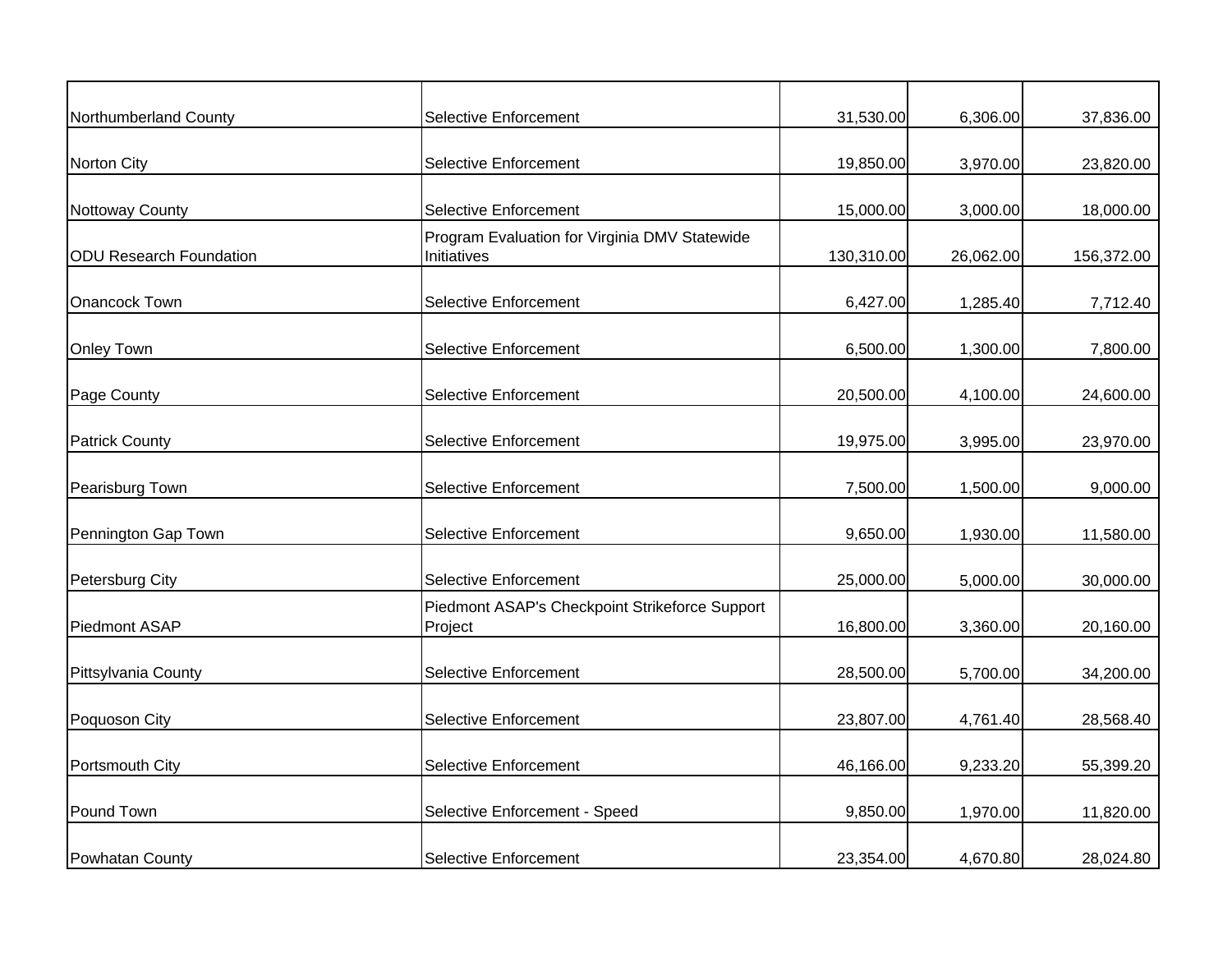| <b>Prince Edward County</b>                 | <b>Selective Enforcement</b>                | 15,500.00  | 3,100.00  | 18,600.00  |
|---------------------------------------------|---------------------------------------------|------------|-----------|------------|
|                                             |                                             |            |           |            |
| <b>Prince George County</b>                 | <b>Selective Enforcement</b>                | 27,500.00  | 5,500.00  | 33,000.00  |
| <b>Prince William County</b>                | <b>Selective Enforcement</b>                | 93,998.00  | 18,799.60 | 112,797.60 |
| <b>Prince William County Public Schools</b> | Safe Teen Driving Parent Awareness Campaign | 131,627.00 | 26,325.40 | 157,952.40 |
| <b>Pulaski County</b>                       | <b>Selective Enforcement</b>                | 10,950.00  | 2,190.00  | 13,140.00  |
| Pulaski Town                                | <b>Selective Enforcement</b>                | 17,650.00  | 3,530.00  | 21,180.00  |
| Purcellville Town                           | <b>Selective Enforcement</b>                | 8,600.00   | 1,720.00  | 10,320.00  |
| <b>Quantico Town</b>                        | <b>Selective Enforcement</b>                | 5,000.00   | 1,000.00  | 6,000.00   |
| <b>Radford City</b>                         | <b>Selective Enforcement</b>                | 16,398.00  | 3,279.60  | 19,677.60  |
| Rappahannock County                         | <b>Selective Enforcement</b>                | 10,000.00  | 2,000.00  | 12,000.00  |
| Remington Town                              | <b>Selective Enforcement</b>                | 6,400.00   | 1,280.00  | 7,680.00   |
| <b>Richlands Town</b>                       | <b>Selective Enforcement</b>                | 14,840.00  | 2,968.00  | 17,808.00  |
| <b>Richmond City</b>                        | <b>Selective Enforcement</b>                | 59,660.00  | 11,932.00 | 71,592.00  |
| <b>Richmond County</b>                      | <b>Selective Enforcement</b>                | 25,550.00  | 5,110.00  | 30,660.00  |
| <b>Roanoke City</b>                         | <b>Selective Enforcement</b>                | 30,000.00  | 6,000.00  | 36,000.00  |
| <b>Roanoke County</b>                       | Regional Crash Team                         | 12,100.00  | 2,420.00  | 14,520.00  |
| Roanoke County                              | <b>Selective Enforcement</b>                | 20,000.00  | 4,000.00  | 24,000.00  |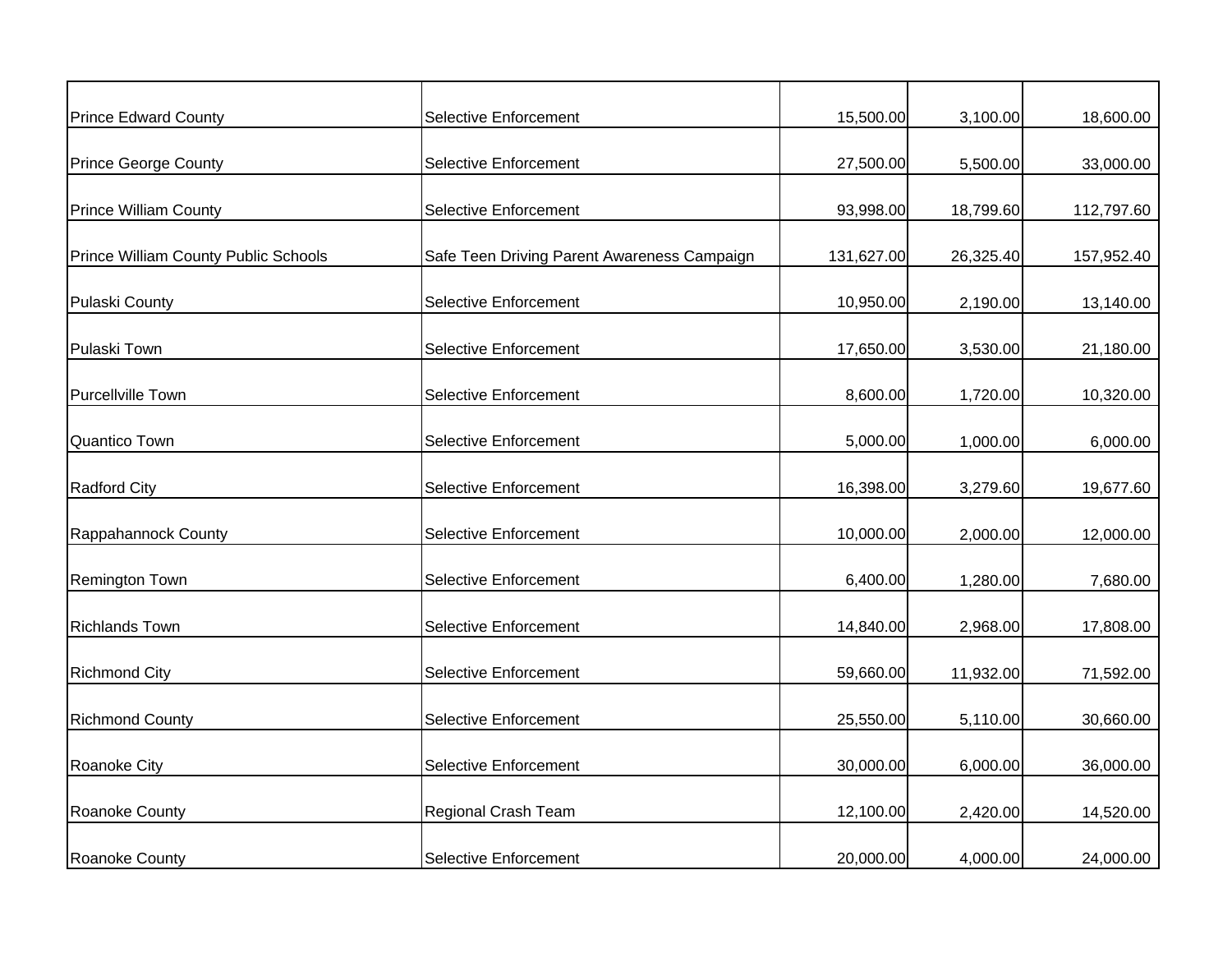| Roanoke County                              | <b>Selective Enforcement</b>    | 15,000.00 | 3,000.00  | 18,000.00 |
|---------------------------------------------|---------------------------------|-----------|-----------|-----------|
| Rockbridge County                           | <b>Selective Enforcement</b>    | 12,000.00 | 2,400.00  | 14,400.00 |
| <b>Rockingham County</b>                    | <b>Selective Enforcement</b>    | 30,000.00 | 6,000.00  | 36,000.00 |
| Rocky Mount Town                            | <b>Selective Enforcement</b>    | 10,000.00 | 2,000.00  | 12,000.00 |
| <b>Russell County</b>                       | <b>Selective Enforcement</b>    | 14,127.00 | 2,825.40  | 16,952.40 |
| <b>Salem City</b>                           | <b>Selective Enforcement</b>    | 21,910.00 | 4,382.00  | 26,292.00 |
| Saltville Town                              | <b>Selective Enforcement</b>    | 16,387.00 | 3,277.40  | 19,664.40 |
| <b>Shenandoah County</b>                    | <b>Selective Enforcement</b>    | 16,000.00 | 3,200.00  | 19,200.00 |
| Shenandoah Town                             | Selective Enforcement           | 5,000.00  | 1,000.00  | 6,000.00  |
| Smithfield Town                             | <b>Selective Enforcement</b>    | 9,617.00  | 1,923.40  | 11,540.40 |
|                                             | <b>Selective Enforcement</b>    | 38,850.00 | 7,770.00  | 46,620.00 |
| <b>Smyth County</b>                         |                                 |           |           |           |
| South Boston Town                           | <b>Selective Enforcement</b>    | 12,980.00 | 2,596.00  | 15,576.00 |
| South Hill Town                             | <b>Selective Enforcement</b>    | 14,900.00 | 2,980.00  | 17,880.00 |
| Southampton County                          | Selective Enforcement           | 28,161.00 | 5,632.20  | 33,793.20 |
| Southwest Virginia Criminal Justice Academy | <b>Traffic Records Training</b> | 8,500.00  | 1,700.00  | 10,200.00 |
| Spotsylvania County                         | <b>Selective Enforcement</b>    | 67,900.00 | 13,580.00 | 81,480.00 |
| <b>Stafford County</b>                      | Selective Enforcement           | 70,900.00 | 14,180.00 | 85,080.00 |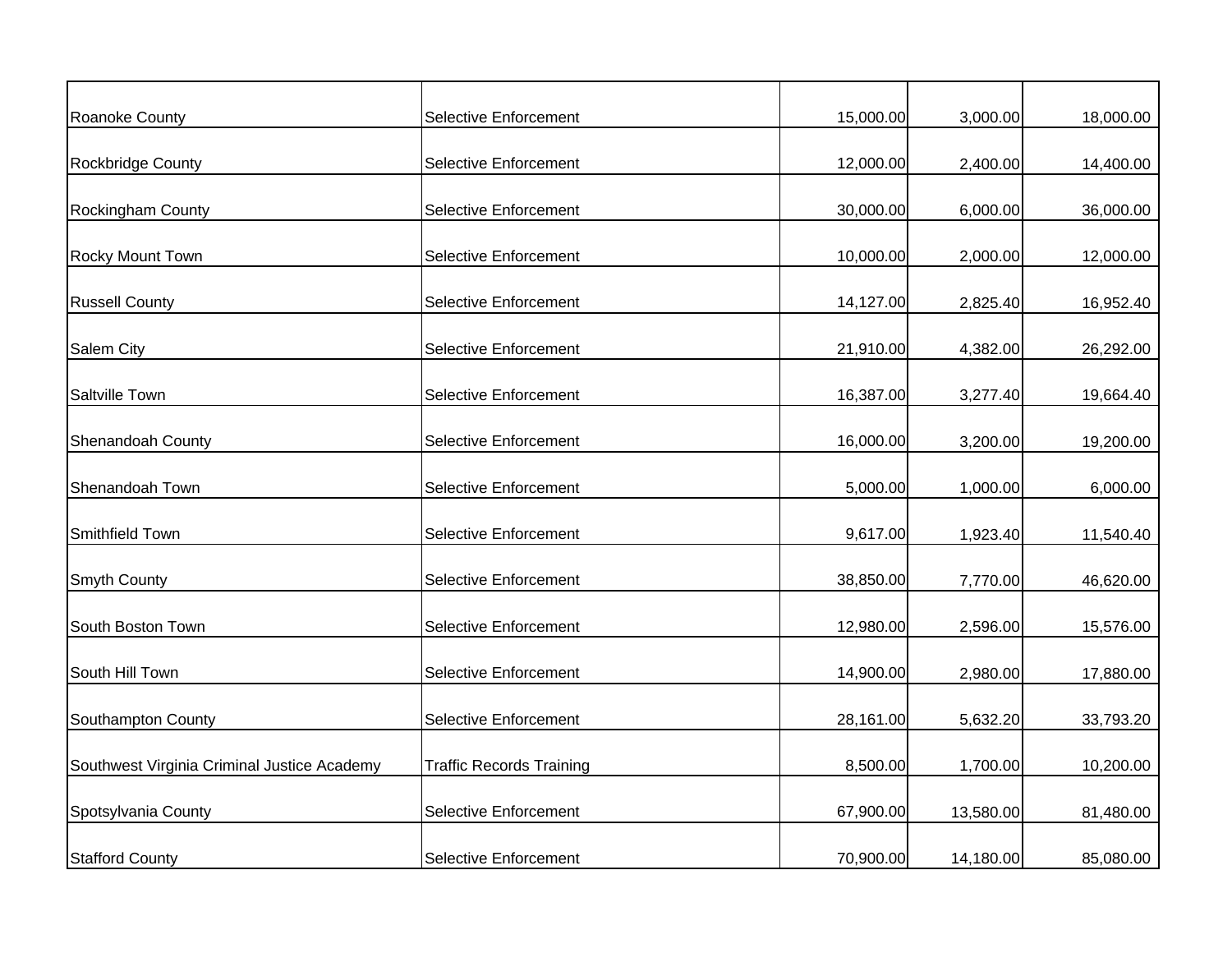| <b>Stanley Town</b>                    | <b>Selective Enforcement</b>                                                        | 6,200.00   | 1,240.00   | 7,440.00   |
|----------------------------------------|-------------------------------------------------------------------------------------|------------|------------|------------|
| <b>Staunton City</b>                   | <b>Selective Enforcement</b>                                                        | 10,000.00  | 2,000.00   | 12,000.00  |
| <b>Strasburg Town</b>                  | <b>Selective Enforcement</b>                                                        | 7,675.00   | 1,535.00   | 9,210.00   |
| Supreme Court of Va                    | Reduce impaired driving-related injuries, crashes<br>and fatalities by training     | 100,000.00 | 20,000.00  | 120,000.00 |
| Supreme Court of Va                    | <b>SCV Enhanced Traffic Records Reporting</b>                                       | 90,000.00  | 18,000.00  | 108,000.00 |
| <b>Sussex County</b>                   | <b>Selective Enforcement</b>                                                        | 10,182.00  | 2,036.40   | 12,218.40  |
| <b>Tazewell County</b>                 | <b>Selective Enforcement</b>                                                        | 29,850.00  | 5,970.00   | 35,820.00  |
| <b>Tazewell Town</b>                   | <b>Selective Enforcement</b>                                                        | 19,925.00  | 3,985.00   | 23,910.00  |
| Timberville Town                       | <b>Selective Enforcement</b>                                                        | 7,865.00   | 1,573.00   | 9,438.00   |
| University of Richmond                 | <b>Selective Enforcement</b>                                                        | 17,000.00  | 3,400.00   | 20,400.00  |
| Va Tidewater Consortium for Higher Ed  | Reducing DUI & Not Buckling Up Incidents Among<br>Civilian Military College Student | 27,700.00  | 5,540.00   | 33,240.00  |
| <b>VACP</b>                            | Providing Training and Resources to Law<br>Enforcement Agencies in Virginia         | 591,928.00 | 118,385.60 | 710,313.60 |
| Victoria Town                          | <b>Selective Enforcement</b>                                                        | 9,000.00   | 1,800.00   | 10,800.00  |
| Vinton Town                            | Selective Enforcement                                                               | 15,000.00  | 3,000.00   | 18,000.00  |
| Virginia Alcohol Safety Action Program | Summer Campaign to Reduce the Incidences of<br>Driving Under the Influence of DUI   | 21,000.00  | 4,200.00   | 25,200.00  |
| Virginia Alcohol Safety Action Program | <b>VASAP System Training Conference</b>                                             | 70,250.00  | 14,050.00  | 84,300.00  |
| Virginia Beach City                    | Regional Training in Traffic Engineers                                              | 15,000.00  | 3,000.00   | 18,000.00  |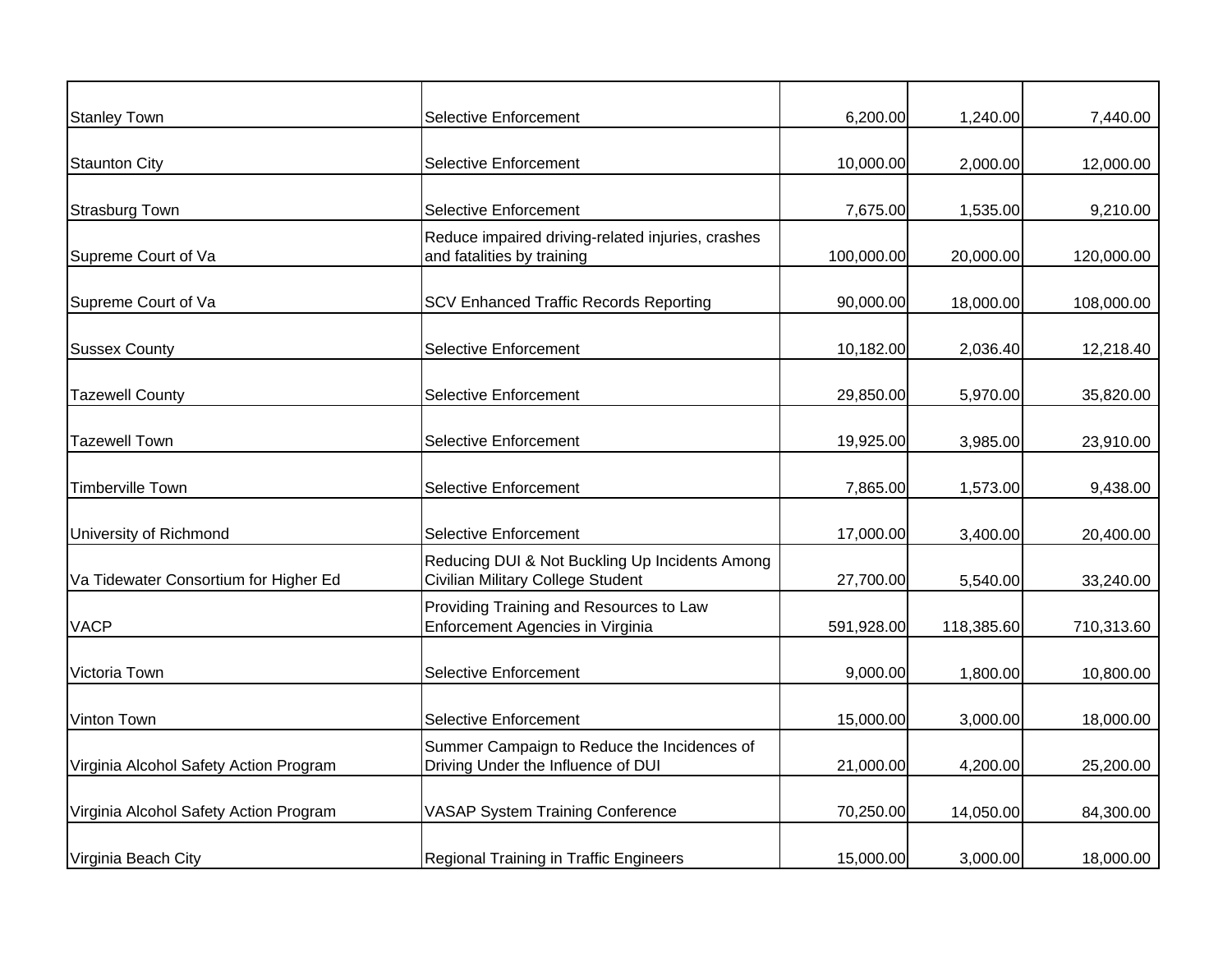| Virginia Beach City                         | Selective Enforcement - DUI                                                     | 70,000.00  | 14,000.00 | 84,000.00  |
|---------------------------------------------|---------------------------------------------------------------------------------|------------|-----------|------------|
| Virginia Beach City                         | Selective Enforcement - OP                                                      | 37,000.00  | 7,400.00  | 44,400.00  |
| Virginia Commonwealth University            | Ensuring Safe Transportation for Virginia's Children<br>(Safe Kids VA)          | 13,398.00  | 2,679.60  | 16,077.60  |
| Virginia Commonwealth University            | <b>Fundamentals and Advanced Crash</b><br><b>Reconstruction Training</b>        | 95,000.00  | 19,000.00 | 114,000.00 |
| Virginia Commonwealth University            | Multi-disciplinary Crash Investigation Team                                     | 140,000.00 | 28,000.00 | 168,000.00 |
| Virginia Commonwealth University            | Occupant Protection and Training                                                | 70,000.00  | 14,000.00 | 84,000.00  |
| Virginia Commonwealth University            | <b>Selective Enforcement</b>                                                    | 20,320.00  | 4,064.00  | 24,384.00  |
| Virginia Commonwealth University            | Technical Assistance to the Virginia Surface<br>Transp. Safety Exec. Com. (STS) | 40,000.00  | 8,000.00  | 48,000.00  |
| Virginia Commonwealth University            | <b>Technical Assistance Training and Administration</b>                         | 70,000.00  | 14,000.00 | 84,000.00  |
| Virginia Commonwealth University            | <b>Traffic Records</b>                                                          | 155,000.00 | 31,000.00 | 186,000.00 |
| Virginia Department of Forensic Science     | Improvements in DFS Breath Alcohol Program<br>/Impaired Driver Reduction        | 150,088.00 | 30,017.60 | 180,105.60 |
| Virginia Dept of Aging                      | Grand Driver IV " Making a Safe Transition"                                     | 258,000.00 | 51,600.00 | 309,600.00 |
| Virginia Dept of Alcohol & Beverage Control | The 22nd Annual College Conference                                              | 40,869.00  | 8,173.80  | 49,042.80  |
| Virginia Dept of Education                  | Parent/Teen Driving Guide                                                       | 94,000.00  | 18,800.00 | 112,800.00 |
| Virginia Dept of Health                     | Child Passenger Safety Program                                                  | 323,081.00 | 64,616.20 | 387,697.20 |
| Virginia Dept of Health                     | Childhood Bicycle and Pedestrian Safety Program                                 | 30,300.00  | 6,060.00  | 36,360.00  |
| Virginia Dept of MHMRSAS                    | Improving Outcomes for DUI Offenders                                            | 17,000.00  | 3,400.00  | 20,400.00  |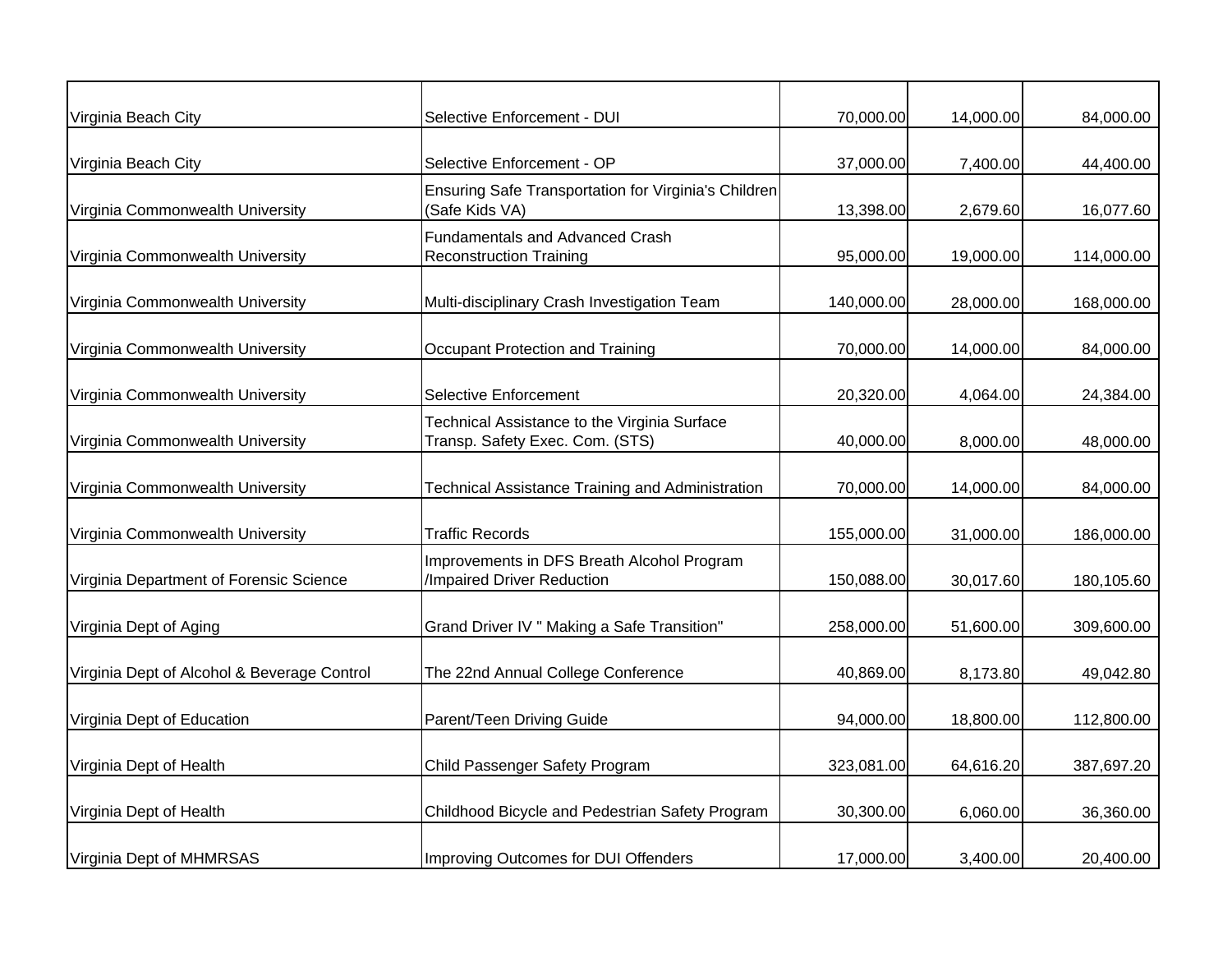| Virginia Dept of Motor Vehicles | Annual Conference on Transportation Safety<br>(ACTS)                    | 100,000.00 | 20,000.00  | 120,000.00   |
|---------------------------------|-------------------------------------------------------------------------|------------|------------|--------------|
| Virginia Dept of Motor Vehicles | <b>Host NHTSA Regional Training</b>                                     | 7,000.00   | 1,400.00   | 8,400.00     |
| Virginia Dept of Motor Vehicles | <b>Information Technology System</b><br>Support/Enhancements (CAPHTRIS) | 194,800.00 | 38,960.00  | 233,760.00   |
| Virginia Dept of Motor Vehicles | <b>Judicial Transportation Safety Conference</b>                        | 65,000.00  | 13,000.00  | 78,000.00    |
| Virginia Dept of Motor Vehicles | Planning and Administration                                             | 300,000.00 | 60,000.00  | 360,000.00   |
| Virginia Dept of Motor Vehicles | Processing Police Crash Reports for 2007 (CAP)                          | 50,000.00  | 10,000.00  | 60,000.00    |
| Virginia Dept of Motor Vehicles | Smooth Operator Recognition and Awards                                  | 15,000.00  | 3,000.00   | 18,000.00    |
| Virginia Dept of Motor Vehicles | <b>Travel and Training</b>                                              | 50,000.00  | 10,000.00  | 60,000.00    |
| Virginia Dept of Motor Vehicles | <b>YOVASO</b>                                                           | 175,000.00 | 35,000.00  | 210,000.00   |
| Virginia Dept of State Police   | Air, Land, and Speeed                                                   | 849,000.00 | 169,800.00 | 1,018,800.00 |
| Virginia Dept of State Police   | Buckle Up Safety Youth Training & Educational<br>Outreach               | 23,180.00  | 4,636.00   | 27,816.00    |
| Virginia Dept of State Police   | Selective Enforcement - DUI                                             | 450,000.00 | 90,000.00  | 540,000.00   |
| Virginia Dept of State Police   | Selective Enforcement - OP                                              | 125,000.00 | 25,000.00  | 150,000.00   |
| Virginia Dept of State Police   | Selective Enforcement - Speed                                           | 275,000.00 | 55,000.00  | 330,000.00   |
| Virginia Dept of State Police   | Selective Enforcement Equipment - DUI                                   | 380,000.00 | 76,000.00  | 456,000.00   |
| Virginia Dept of State Police   | Selective Enforcement Equipment - Speed                                 | 100,000.00 | 20,000.00  | 120,000.00   |
| Virginia Dept of Transportation | <b>Highway Safety Corridor</b>                                          | 300,000.00 | 60,000.00  | 360,000.00   |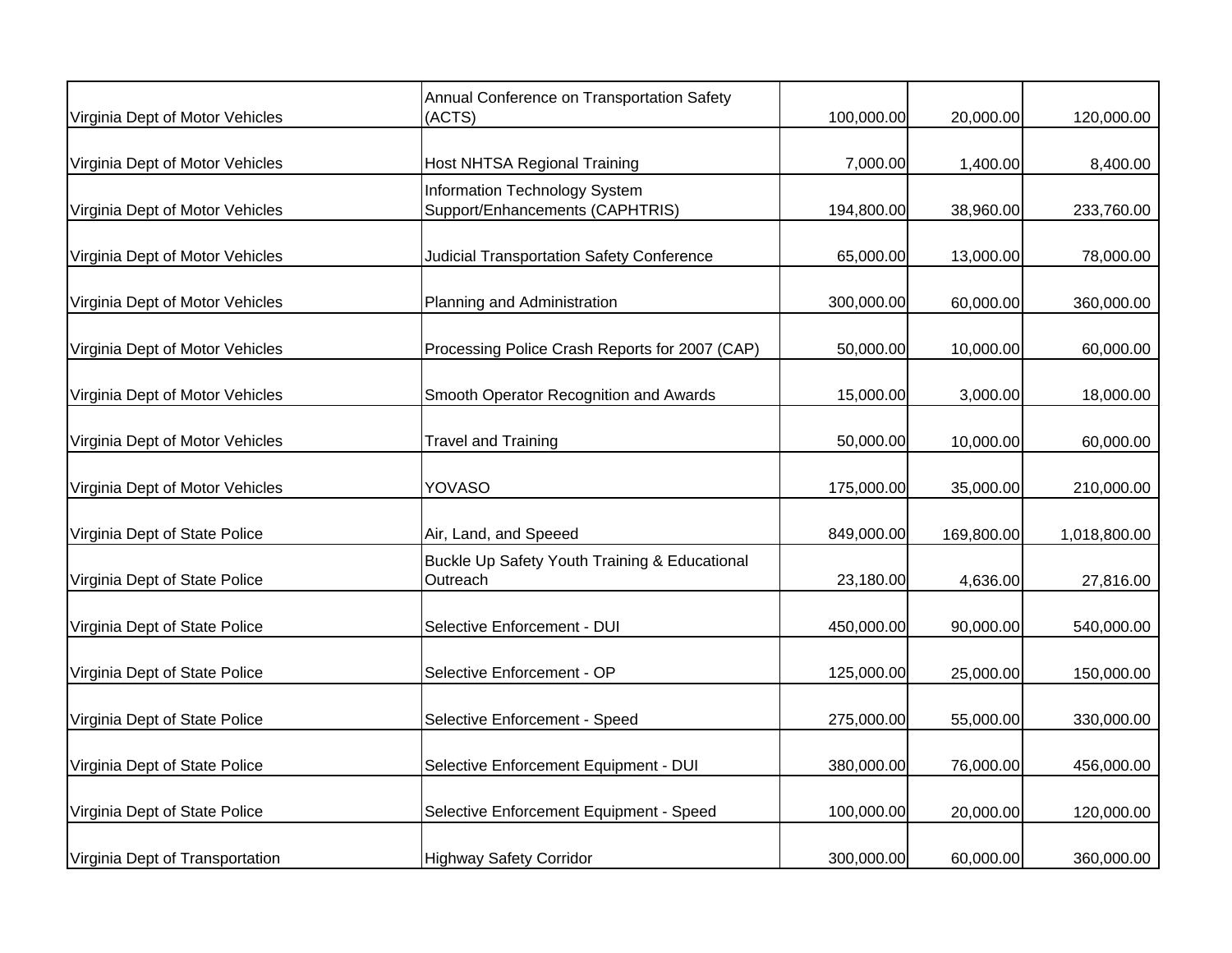| Virginia Dept of Transportation                                           | Training in Traffic Engineering and Traffic Records                   | 50,000.00  | 10,000.00 | 60,000.00  |
|---------------------------------------------------------------------------|-----------------------------------------------------------------------|------------|-----------|------------|
| Virginia Dept of Transportation-R.C.                                      | Safety Belt and Motorcycle Helmet Use in Virginia:<br>The 2008 Survey | 74,507.00  | 14,901.40 | 89,408.40  |
| Virginia Dept of Transportation-R.C.                                      | Trends in Motorcycle Crashes and Injuries in<br>Virginia              | 44,935.00  | 8,987.00  | 53,922.00  |
| Virginia Health Information                                               | <b>Crash Outcomes Data Evaluation System</b><br>(CODES)               | 155,513.00 | 31,102.60 | 186,615.60 |
| Virginia Polytechnic Institute                                            | <b>Selective Enforcement</b>                                          | 10,000.00  | 2,000.00  | 12,000.00  |
| Virginia Section of the Institute of Transportation<br>Engineers (VASITE) | Professional Career Development Training                              | 15,000.00  | 3,000.00  | 18,000.00  |
| Virginia Trucking Assoc. Foundation                                       | <b>Truck Safety Programs</b>                                          | 40,000.00  | 8,000.00  | 48,000.00  |
| <b>Warren County</b>                                                      | <b>Selective Enforcement</b>                                          | 17,250.00  | 3,450.00  | 20,700.00  |
| <b>Warrenton Town</b>                                                     | <b>Selective Enforcement</b>                                          | 6,000.00   | 1,200.00  | 7,200.00   |
| <b>Warsaw Town</b>                                                        | <b>Selective Enforcement</b>                                          | 5,125.00   | 1,025.00  | 6,150.00   |
| <b>Washington County</b>                                                  | <b>Selective Enforcement</b>                                          | 42,160.00  | 8,432.00  | 50,592.00  |
| <b>Waverly Town</b>                                                       | Selective Enforcement                                                 | 17,005.00  | 3,401.00  | 20,406.00  |
| <b>Waynesboro City</b>                                                    | <b>Selective Enforcement</b>                                          | 15,000.00  | 3,000.00  | 18,000.00  |
| Weber City Town                                                           | <b>Selective Enforcement</b>                                          | 10,350.00  | 2,070.00  | 12,420.00  |
| <b>West Point Town</b>                                                    | <b>Selective Enforcement</b>                                          | 7,500.00   | 1,500.00  | 9,000.00   |
| <b>Westmoreland County</b>                                                | <b>Selective Enforcement</b>                                          | 30,400.00  | 6,080.00  | 36,480.00  |
| <b>William and Mary Police Department</b>                                 | <b>Selective Enforcement</b>                                          | 9,641.00   | 1,928.20  | 11,569.20  |